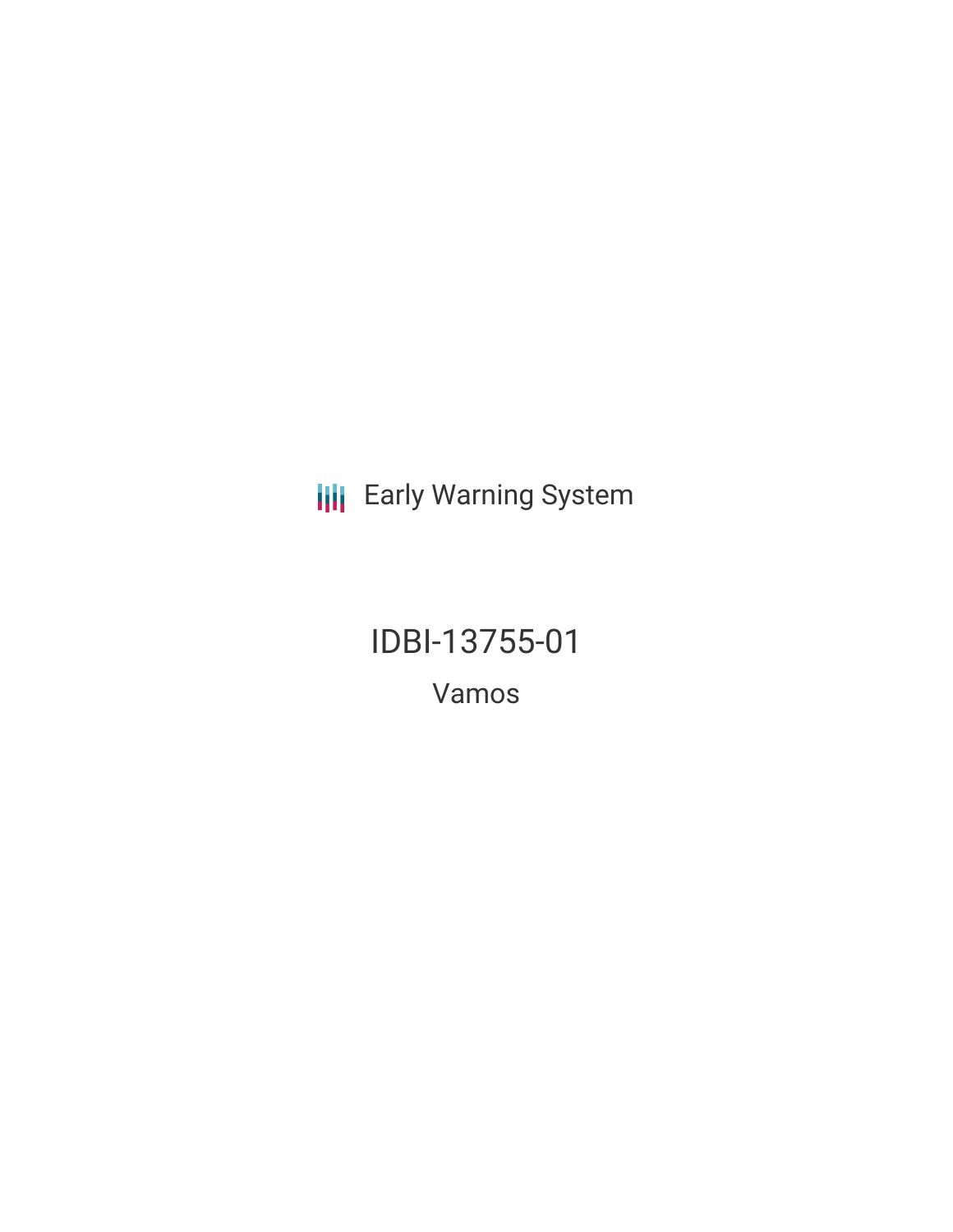# **Quick Facts**

| <b>Countries</b>               | <b>Brazil</b>          |
|--------------------------------|------------------------|
| <b>Specific Location</b>       | UNINFORMED             |
| <b>Financial Institutions</b>  | IDB Invest (IDBI)      |
| <b>Status</b>                  | Approved               |
| <b>Bank Risk Rating</b>        | B                      |
| <b>Voting Date</b>             | 2021-11-23             |
| <b>Borrower</b>                | <b>Private Company</b> |
| <b>Sectors</b>                 | Transport              |
| <b>Investment Type(s)</b>      | Loan                   |
| <b>Investment Amount (USD)</b> | \$20.00 million        |
| <b>Loan Amount (USD)</b>       | \$20.00 million        |
| <b>Project Cost (USD)</b>      | \$30.00 million        |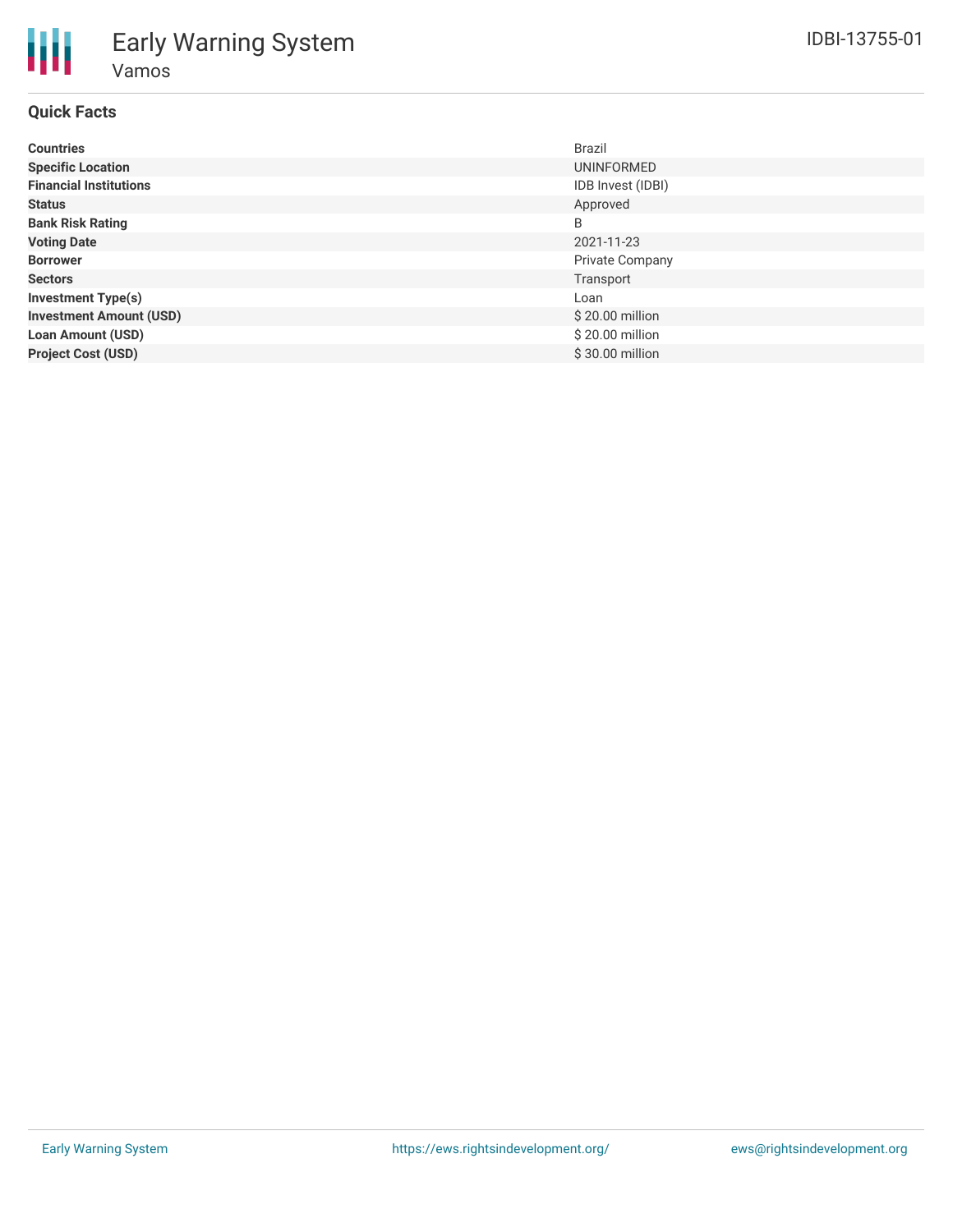

## **Project Description**

JSL, Vamos and CSB are Brazilian companies controlled by the SIMPAR Group, ("SIMPAR", or the "Group"). SIMPAR controls and manages six independent companies that provide value-added rental, logistics, mobility and financial services, focused on long-term contracts. Overall, the companies that are part of SIMPAR buy, rent, maintain, finance, operate and sell vehicles and equipment. JSL is the leader in road logistics services in Brazil; Vamos s is the leader of rental and sale of trucks, machinery, and equipment in Brazil; and CSB focuses on providing long term services to public companies, including passenger transportation, waste disposal, road and port terminal concessions.

The proposed operation for Vamos (the "Project") aims at supporting the Client efforts to reduce Greenhouse Gas emissions ("GHG") in its operations. Transaction objectives include: (i) increase the participation of electric, hybrid and/or biofuel heavy vehicles in its fleet; and (ii) innovation projects to optimize its operational process and integrating systems through the inclusion of technologies and programs to reduce the overall carbon footprint of its operations.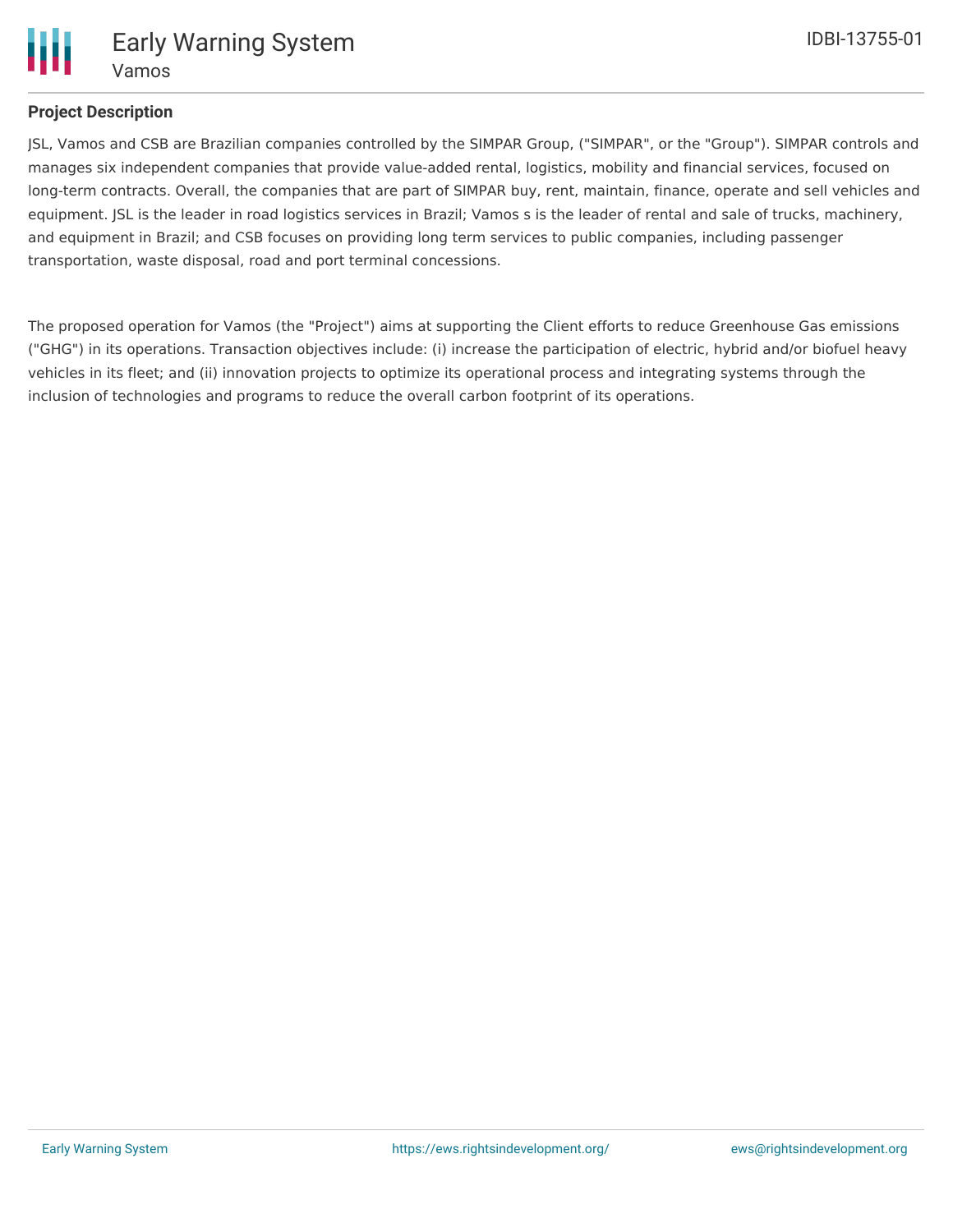## **Investment Description**

• IDB Invest (IDBI)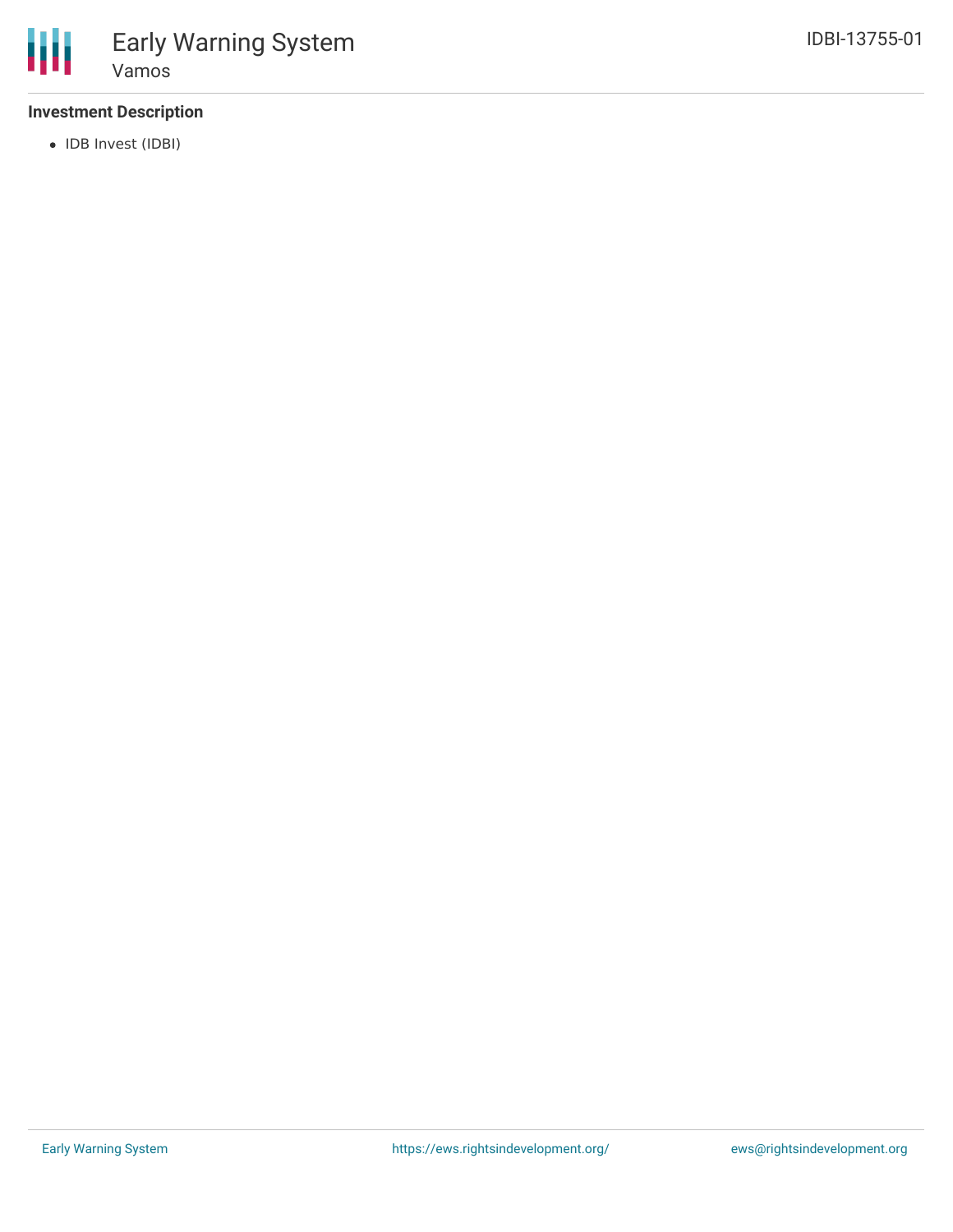

### **Contact Information**

TEAM LEADER: Parodi, Juan

\*\*Project contacts not available at the time of disclosure.\*\*

#### ACCOUNTABILITY MECHANISM OF IADB/IDB Invest

The Independent Consultation and Investigation Mechanism (MICI) is the independent complaint mechanism and fact-finding body for people who have been or are likely to be adversely affected by an Inter-American Development Bank (IDB) or Inter-American Investment Corporation (IDB Invest)-funded project. If you submit a complaint to MICI, they may assist you in addressing the problems you raised through a dispute-resolution process with those implementing the project and/or through an investigation to assess whether the IDB or IIC is following its own policies for preventing or mitigating harm to people or the environment. You can submit a complaint by sending an email to MICI@iadb.org. You can learn more about the MICI and how to file a complaint at http://www.iadb.org/en/mici/mici,1752.html (in English) or http://www.iadb.org/es/mici/mici,1752.html (Spanish).